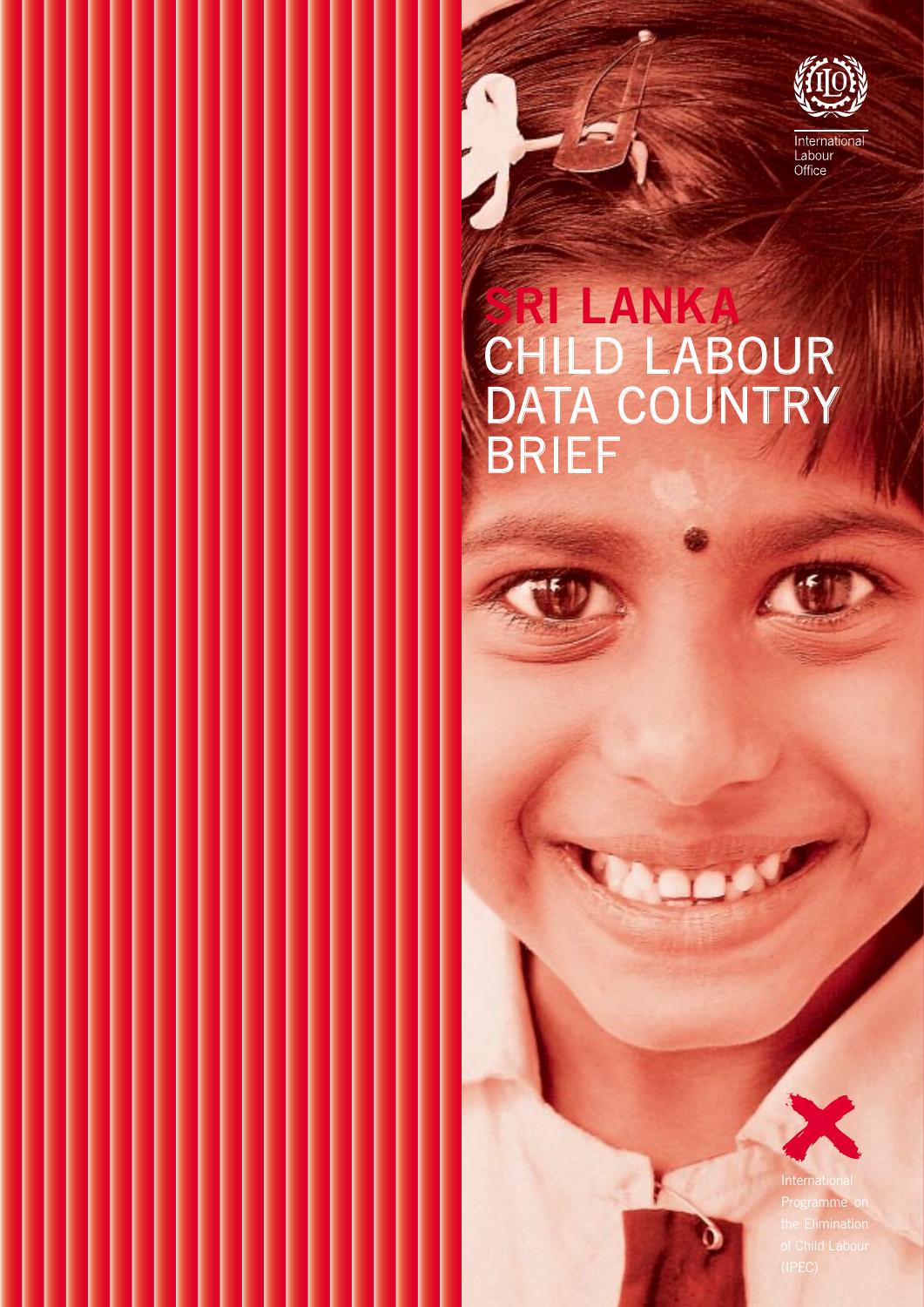# SELECTED SOCIOECONOMIC INDICATORS

| Population (millions)                                  | 20.6    |
|--------------------------------------------------------|---------|
| Population under 15 years (percentage of total)        | 24.5    |
| Literacy rate (percentage of people ages 15 and above) | 90.7    |
| Net primary school enrolment rate                      | 97      |
| GDP per capita, PPP                                    | \$4,390 |
| Human Development Index Value                          | 0.755   |
| HDI ranking                                            | 93/177  |

Source: 2004 data from UNDP Human Development Report 2006

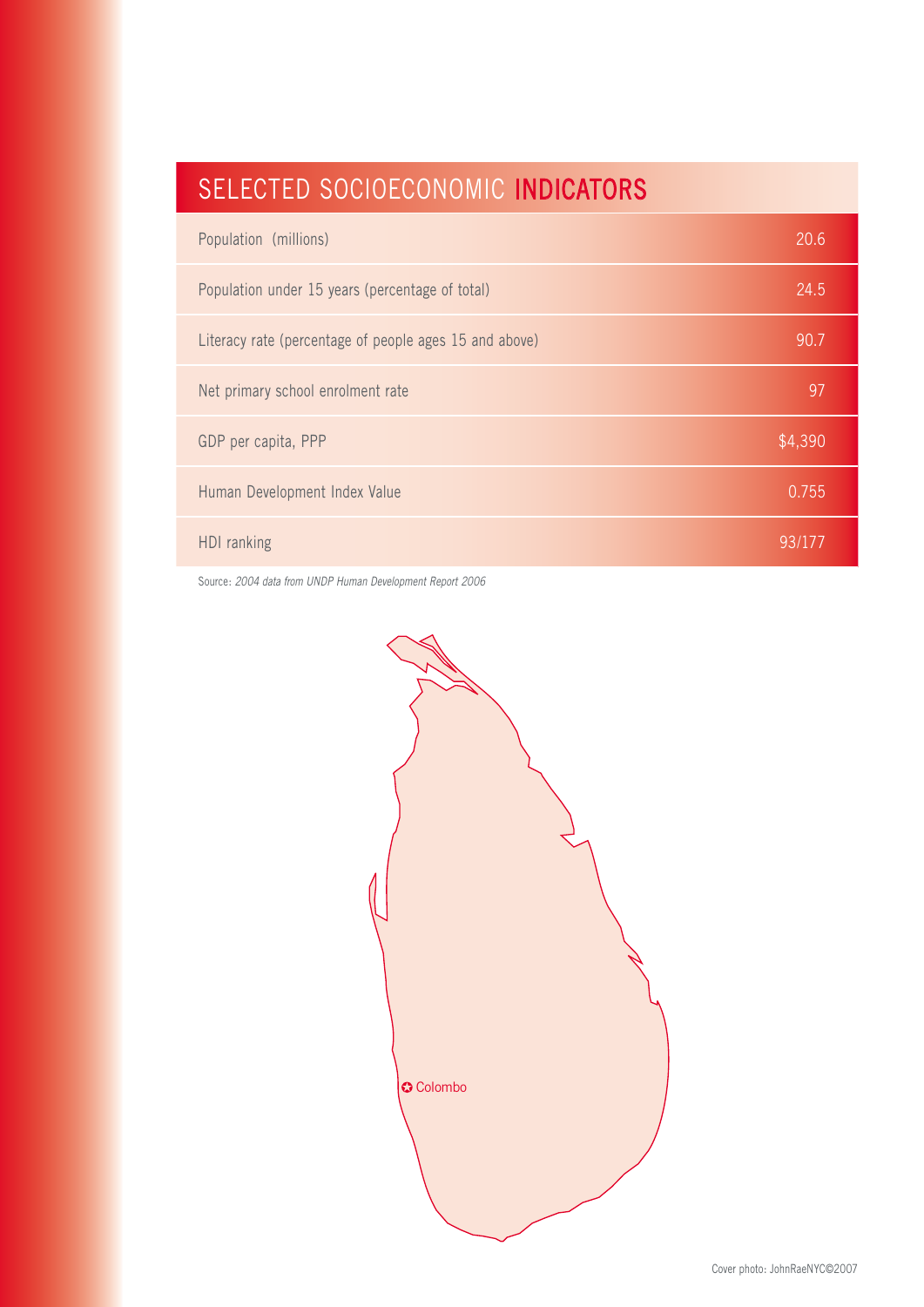# I. Legislative Framework

# RATIFIED CONVENTIONS RELATING TO CHILD LABOUR

| <b>Convention</b>                                                      | <b>Ratification</b> | <b>Entry into force</b> |
|------------------------------------------------------------------------|---------------------|-------------------------|
| The Minimum Age Convention (No. 138) (minimum age specified: 14 years) | 11-02-2000          | 11-02-2001              |
| The Worst Forms of Child Labour Convention (No. 182)                   | 01-03-2001          | 01-03-2002              |
| Convention on the Rights of the Child (CRC)                            | 12-07-1991          | 11-08-1991              |

## RELEVANT NATIONAL LEGISLATION

- Constitution of the Democratic Socialist Republic of Sri Lanka, 1989;
- **Employment of Women, Young Persons and Children Act No. 47 of 1956 (as amended 2003);**
- **Employment of Children Regulations, 1957 (as amended 2000);**
- **EXECT** Shop and Employees (Regulation of Employment and Remuneration) Act No. 19 of 1954;
- **E** Factories (Amendment) Act, No. 32 of 1984;
- **E** Children's Charter, 1980;
- **Employment of Young Persons at Night in Industrial Undertakings Regulations, 1957;**
- **Employment of Young Persons at Sea Regulations, 1957;**
- **Employment of Young Persons Regulations, 1957**

## REGULATION OF WORK FOR PERSONS BELOW 18 YEARS

| Regulation of work for persons below 18 years           | Age                                          | <b>Legislation</b>                                                                 |  |
|---------------------------------------------------------|----------------------------------------------|------------------------------------------------------------------------------------|--|
| General minimum age for admission to employment or work | 14 years                                     | Section 7 (1) of the Employment of Women and Young Persons<br>and Children Act     |  |
| Admission to light work activities                      | No minnimum age for<br>light work specified  |                                                                                    |  |
| Admission to hazardous work                             | No general minimum<br>age for hazardous work | Section 13 and 19 of the Employment of Women and Young<br>Persons and Children Act |  |
| specified                                               |                                              | The list of types of hazardous work has not yet been<br>determined                 |  |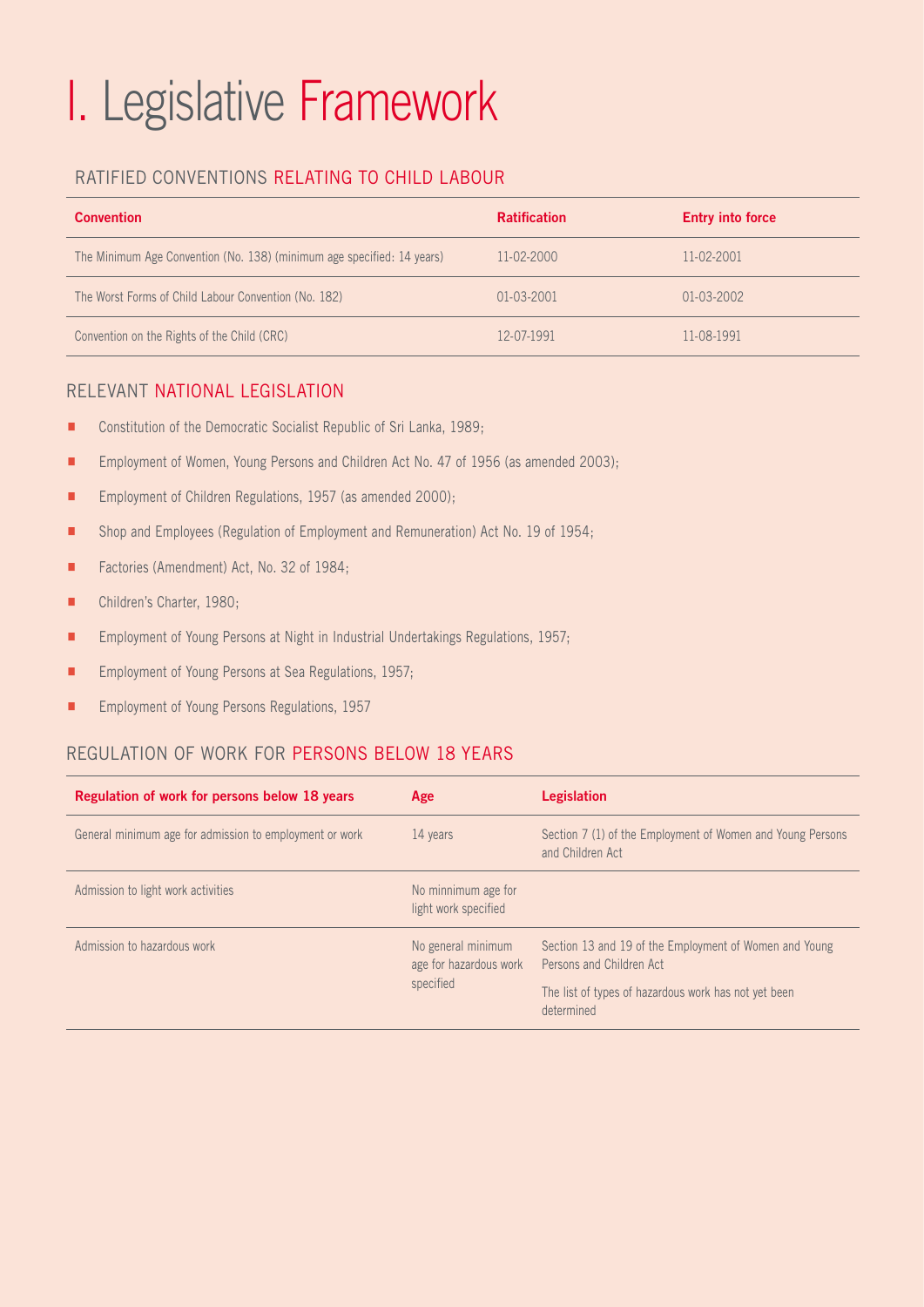# II. Child Labour Indicators

Key child labour indicators can be derived from the Child Activity Survey (CAS), conducted by the Sri Lankan Department of Census and Statistics in 1999. The survey was carried out within the framework of the Statistical Information and Monitoring Programme (SIMPOC) of the ILO's International Programme on the Elimination of Child Labour (IPEC). The CAS collected information on the socio-economic and demographic characteristics of boys and girls ages 5 to 17 years of age and their households.

# Children's activities

Results from the Sri Lankan Child Activity Survey (SIMPOC, 1999) indicate that 17.8 per cent (0.30 million) of boys and 11.8 per cent (0.18 million) of girls ages 5-14 work, resulting in a combined total of 14.9 per cent (0.48 million) of all children in that age group working. 0.8 per cent (25,536) of children participate in the labour force without attending school. The percentage is approximately twice as high for boys (1.0 per cent) as for girls (0.5 per cent).

| <b>Activity</b>        | <b>Male</b> |           |      | <b>Female</b> | <b>Total</b> |           |
|------------------------|-------------|-----------|------|---------------|--------------|-----------|
|                        | %           | No.       | %    | No.           | %            | No.       |
| Work only <sup>a</sup> | 1.0         | 17,263    | 0.5  | 8,273         | 0.8          | 25,536    |
| Study only b           | 80.1        | 1,327,022 | 86.2 | 1,317,840     | 83.0         | 2,644,862 |
| Work and study c       | 16.8        | 277,794   | 11.3 | 172,226       | 14.1         | 450,020   |
| Total work*            | 17.8        | 295,057   | 11.8 | 180,499       | 14.9         | 475,556   |
| Total study**          | 96.8        | 1,604,816 | 97.4 | 1,490,066     | 97.1         | 3,094,882 |
| Neither                | 2.1         | 35,283    | 2.0  | 31,341        | 2.1          | 66,624    |

#### CHILDREN AGED 5–14, BY SEX AND TYPE OF ACTIVITY

\* "Total work" refers to children that work only and children that work and study, i.e. a+c.

\*\* "Total study" refers to children that study only and children that work and study, i.e. b+c.

Almost 70 per cent of children, 5-14 years, carry out at least one hour of household chores a day. Girls are more likely to be involved in household chores than boys (74.5 per cent vs. 64.8 per cent).

| Age            | <b>Male</b> | Female | <b>Total</b> |
|----------------|-------------|--------|--------------|
| $5\,$          | 25.5        | 32.2   | 28.6         |
| $\,6\,$        | 40.5        | 45.9   | 43.0         |
| $\overline{7}$ | 51.8        | 59.7   | 55.4         |
| $\,8\,$        | 56.4        | 68.0   | 62.0         |
| $\mathcal G$   | 70.4        | 76.9   | 73.5         |
| $10\,$         | 65.9        | 76.9   | 71.2         |
| $11\,$         | 76.8        | 84.8   | 80.7         |
| 12             | 77.4        | 88.5   | 82.8         |
| 13             | 79.0        | 89.1   | 83.6         |
| 14             | 80.0        | 89.0   | 84.6         |
| Total          | 64.8        | 74.5   | 69.5         |

\* Children performing household chores for at least one hour per day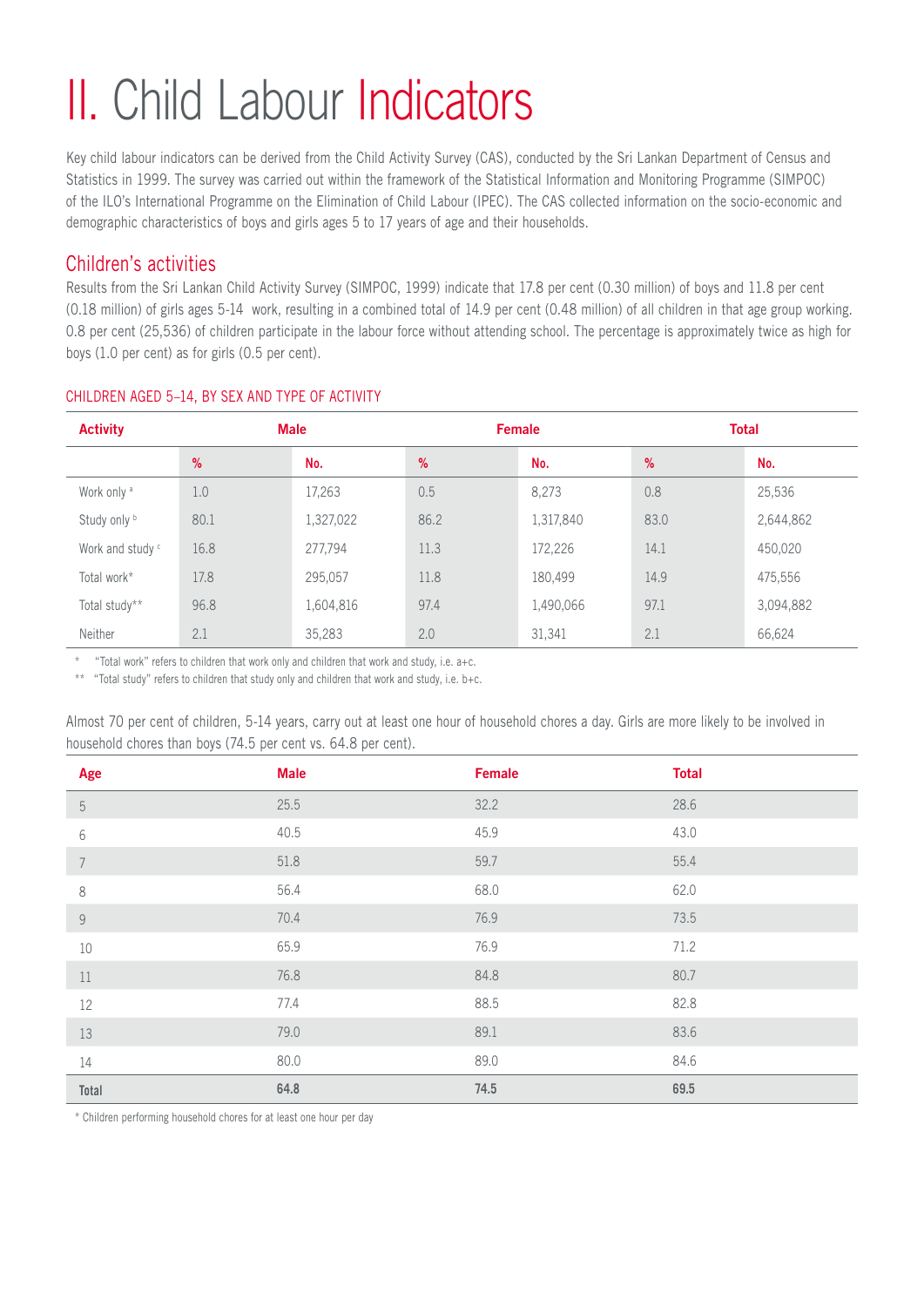# Characteristics and conditions of child labour

Among working children aged 5-14, approximately seven out of ten are employed in the agricultural sector, 14.2 per cent are employed in the industrial sector and the remaining 14.8 per cent work in services. This pattern is consistent across the age sub-categories 5-9 and 10-14 and across both sexes.



#### DISTRIBUTION OF WORKING CHILDREN AGED 5-14 BY INDUSTRY AND AGE GROUP

#### DISTRIBUTION OF WORKING CHILDREN AGED 5-14 BY INDUSTRY AND SEX

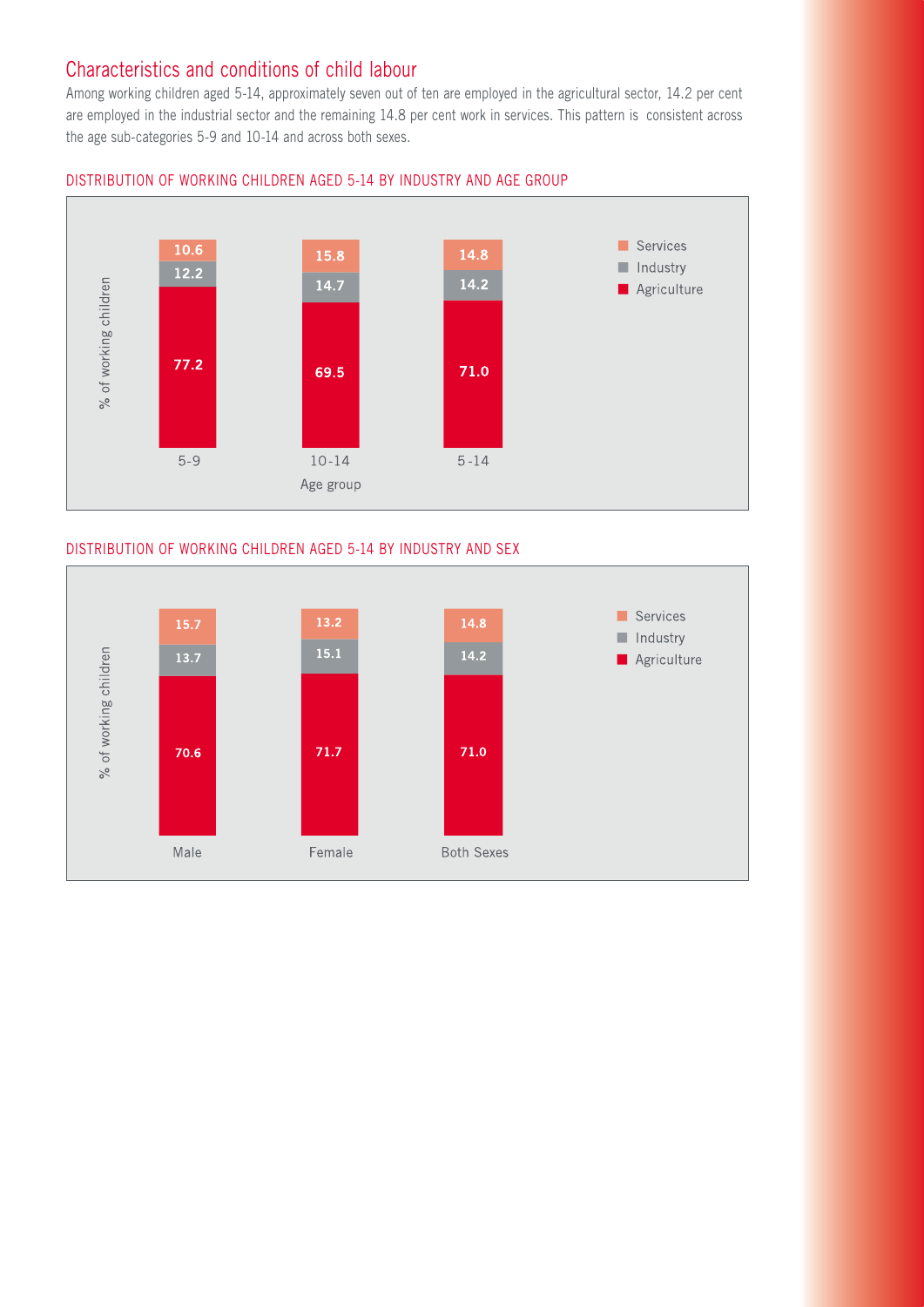Most working children 5-14 years of age are employed as unpaid family workers (87.9 per cent in the case of boys and 88.9 per cent in the case of girls). More working boys (11.5 per cent) than girls (10.2 per cent) 5-14 years are salaried or self-employed.



#### DISTRIBUTION OF WORKING CHILDREN AGED 5-14 BY STATUS IN EMPLOYMENT AND SEX

On average, boys tend to work approximately one hour more per week than girls (9.5 hours per week for boys vs. 8.1 per week for girls).



#### CHILDREN WORKING: AVERAGE WEEKLY HOURS BY AGE AND SEX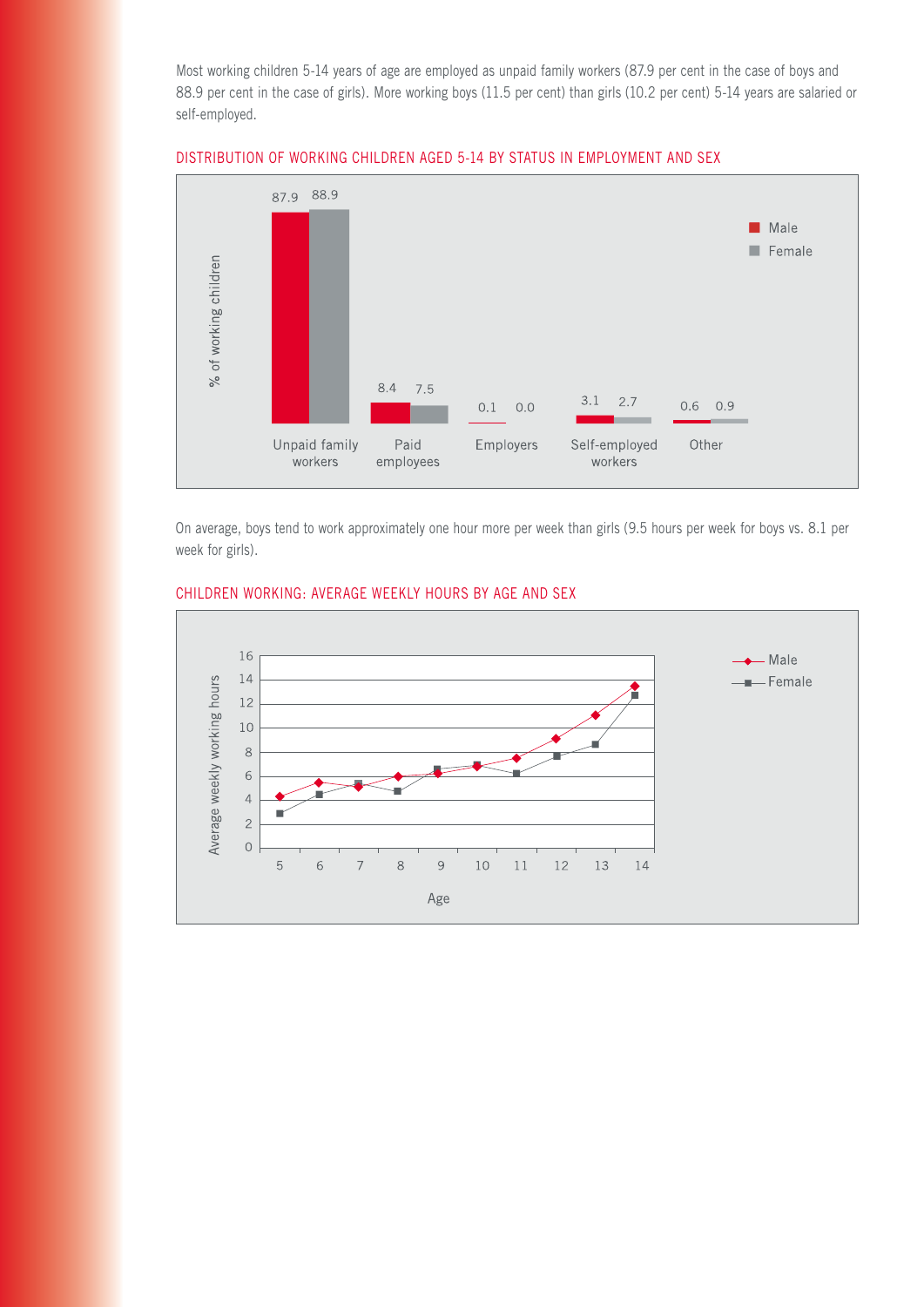# Child labour and children's education

Among children 5-14 years, those who are economically active are less likely to attend school than those who are not (94.6 per cent vs. 97.5 per cent). This relationship holds for children 10-14 years (93.7 per cent vs. 97.7 per cent). However, in the lower age bracket 5-9 , those who are economically active are more likely to attend school than those who are not (98.7 per cent vs. 97.4 per cent).



#### SCHOOL ATTENDANCE OF CHILDREN IN ECONOMIC ACTIVITY VERSUS CHILDREN NOT IN ECONOMIC ACTIVITY

## Children's activity status and household income\* level

Children coming from the poorest households are more likely to be engaged in the labour force without attending school than children in households with the highest levels of per capita expenditure (1.4 per cent vs. 0.4 per cent). These findings are consistent for boys (1.8 per cent vs. 0.4 per cent) and girls (1.1 per cent vs. 0.4 per cent). Only 75.2 per cent of children from the lowest-expenditure households attend school without participating in the labour force, as compared to 90.0 per cent of in the richest households.

| <b>Sex</b>   | <b>Type of activity</b> | <b>Quintile 1</b> | <b>Quintile 2</b> | <b>Quintile 3</b> | <b>Quintile 4</b> | <b>Quintile 5</b> | <b>Total</b> |
|--------------|-------------------------|-------------------|-------------------|-------------------|-------------------|-------------------|--------------|
| <b>Male</b>  | Work only               | 1.8               | 1.4               | 1.3               | 0.6               | 0.4               | 1.0          |
|              | Study only              | 71.8              | 78.6              | 79.5              | 81.3              | 87.4              | 80.1         |
|              | Work and study          | 22.4              | 17.2              | 16.9              | 16.9              | 11.6              | 16.8         |
|              | Neither                 | 4.1               | 2.8               | 2.3               | 1.2               | 0.6               | 2.1          |
| Female       | Work only               | 1.1               | 0.4               | 0.5               | 0.4               | 0.4               | 0.5          |
|              | Study only              | 78.7              | 84.8              | 85.2              | 88.2              | 93.0              | 86.2         |
|              | Work and study          | 17.2              | 11.9              | 11.6              | 10.5              | 5.7               | 11.3         |
|              | Neither                 | 3.0               | 2.8               | 2.7               | 1.0               | 0.9               | 2.0          |
| <b>Total</b> | Work only               | 1.4               | 1.0               | 0.9               | 0.5               | 0.4               | 0.8          |
|              | Study only              | 75.2              | 81.5              | 82.2              | 84.7              | 90.0              | 83.0         |
|              | Work and study          | 19.8              | 14.7              | 14.3              | 13.7              | 8.9               | 14.1         |
|              | Neither                 | 3.6               | 2.8               | 2.5               | 1.1               | 0.7               | 2.1          |

#### PERCENTAGE OF CHILDREN AGED 5-14, BY PER CAPITA INCOME QUINTILES\*\*, SEX, AND TYPE OF ACTIVITY

Note: Totals may not add to 100.0 due to rounding.

\* The household expenditure is used as a proxy for income.

\*\* "Quintile1" represents lowest expenditure category and "Quintile 5" the highest..